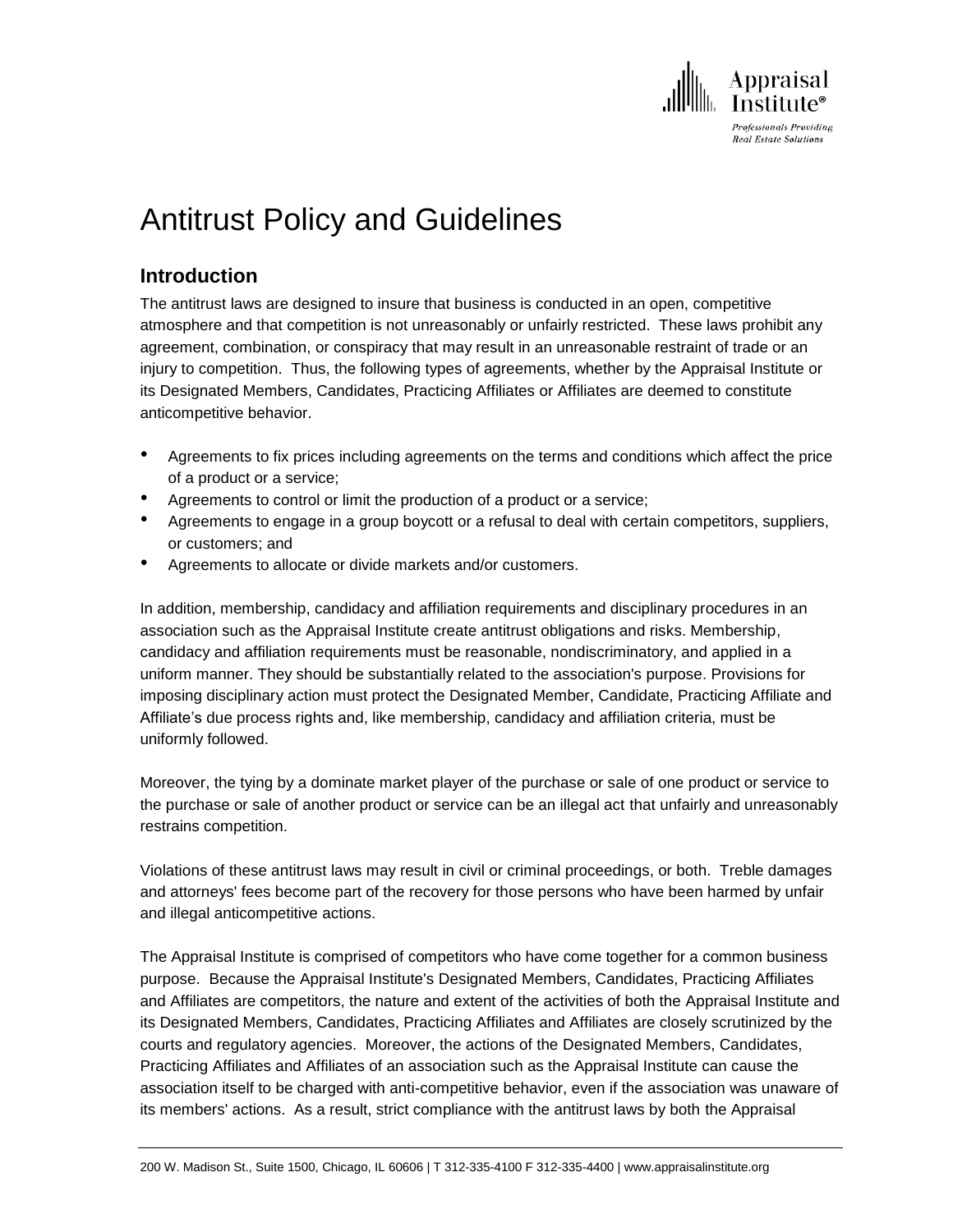Institute and its Designated Members, Candidates, Practicing Affiliates and Affiliates is essential to safeguard against possible anti-competitive actions which could result in substantial costs and damages.

## **Policy**

It is the policy of the Appraisal Institute to comply strictly, and in all respects, with the antitrust laws (both state and federal). It is also the policy of the Appraisal Institute to educate and encourage its members to adhere strictly, and in all respects, to federal and state antitrust laws.

### **Prohibited Activities By Designated Members, Candidates, Practicing Affiliates and Affiliates**

Meetings are a normal, legitimate function of associations like the Appraisal Institute. However, because association meetings bring together competitors, they must be conducted with a view toward future antitrust scrutiny. To avoid possible liability under the antitrust laws, the following broad topics should not be discussed by any member while participating in Appraisal Institute activities:

- Do not discuss--or engage in any form of conduct from which it may be argued that a Designated Member, Candidate, Practicing Affiliate and Affiliate discussed--fixing the price or fee for appraisal reports or other services. The antitrust laws make any agreement (formal or informal) that has a substantial impact upon price illegal *per se*, regardless of the circumstances or effect on competition. Price fixing in its broadest terms covers any agreement to raise, stabilize, or lower the prices or fees that members charge for appraisal reports or other services. Agreements relating to discounts, allowances, credit terms, rebates, future business, or the terms or conditions of sales are included within price fixing. Price fixing may occur between competitors or between suppliers and customers. It can be either express or implied.
- Do not share information regarding current or future prices or fees for appraisal reports or other services because such actions can have a substantial impact on price and therefore be deemed price fixing. This prohibition includes the various components of the cost of an appraisal report that might affect or impact current or future prices or fees.
- Do not discuss refraining from selling certain appraisal products or services and do not discuss customers or groups of customers to which certain appraisal products and services are not to be sold. Any agreement to control or limit the number of appraisal reports or other services is *per se* illegal under the antitrust laws.
- Do not discuss bids, tenders, solicitations, or other invitations to bid in which Appraisal Institute Designated Members, Candidates, Practicing Affiliates or Affiliates or others in the appraisal profession may be interested because such actions can be considered *per se* illegal. The antitrust laws also prohibit the collusion or appearance of collusion with respect to bidding. Discussion of future bidding opportunities with other potential bidders at Appraisal Institute functions is an invitation to antitrust liability.
- Do not discuss boycotting or refusing to deal with certain competitors, suppliers, customers, or groups of suppliers or customers. Any attempt by Appraisal Institute Designated Members, Candidates, Practicing Affiliates and Affiliates to use the collective power of the association to boycott a competitor, a supplier, or a customer will violate the antitrust laws. Such a boycott is *per se* illegal when it cuts off access to a supply, facility, or market necessary to enable the boycotted firm or individual to compete. Discussion concerning the pros and cons of further